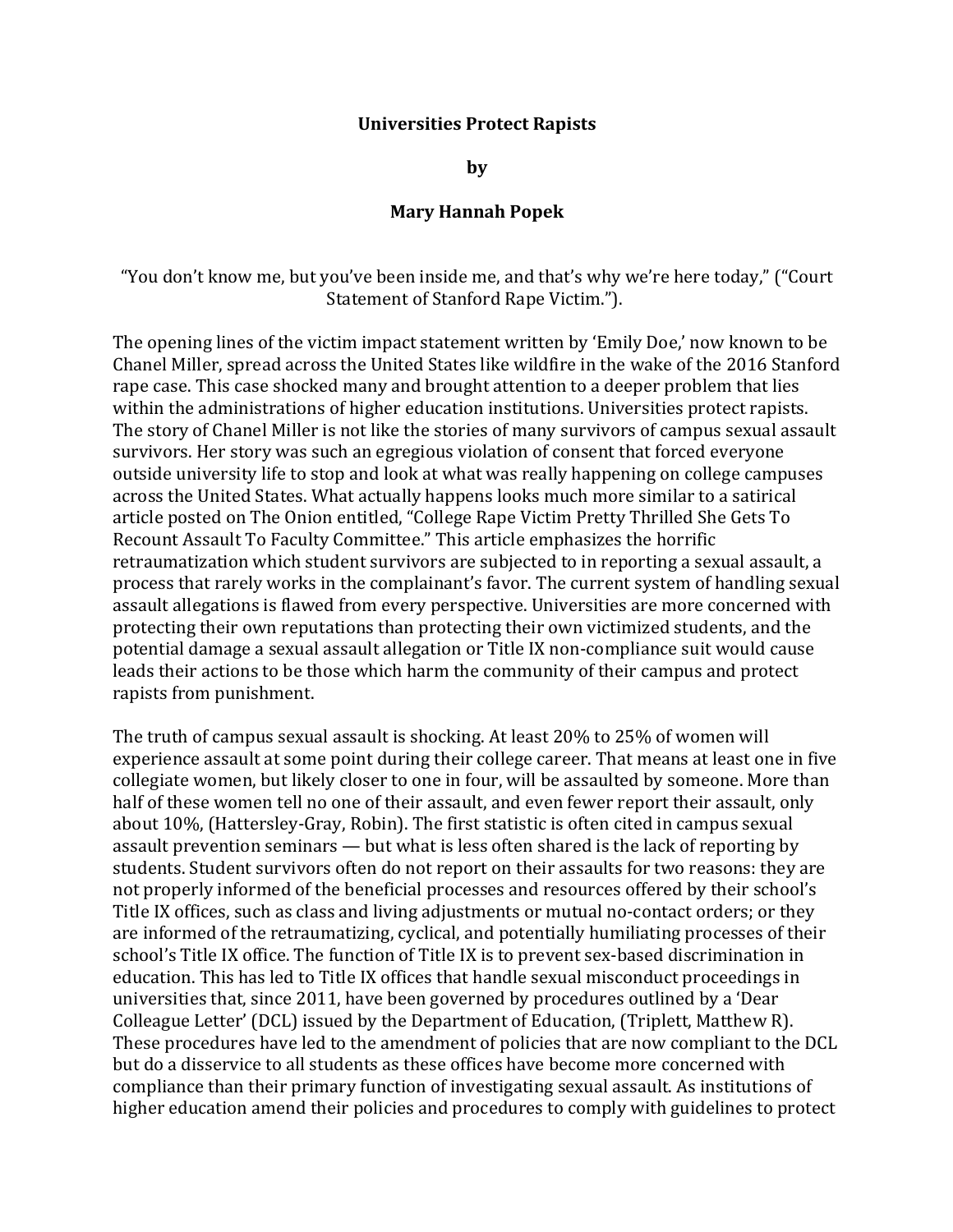themselves from Title IX lawsuits, they neglect the assault survivors on their campuses by creating further trauma through the procedures they have set.

The problem with investigating sexual assaults on college campuses is even further complicated in the Trump era. Secretary of Education, Betsy DeVos, revealed new Title IX regulations in November of 2018, that greatly reduced the protections granted to the complainant in a sexual misconduct investigation, (Gersen, Jeannie Suk). One of the ways in which the new regulations have done this is by allowing the hearing to include crossexamination of the complainant and the accused. It similarly reduced the responsibilities of institutions of higher education. Her proposed regulations require only on-campus instances of sexual misconduct to be investigated, rather than instances of sexual misconduct which are school-affiliated, such as those which occur at fraternity housing or other student-organization owned property. These regulations that have been proposed by DeVos also limit what marks a school in violation of Title IX to being that which is blatant indifference, rather than the mishandling of an investigation by an institution's administration. Currently, DeVos's rules are in the process of becoming binding law rather than a set of guidelines like the 2011 DCL written under the Obama administration, (Gersen, Jeannie Suk). As it has already been evident that there is a large negative impact of universities attempting to adhere to guidelines with no legal repercussions, it is incredibly likely that the advent of DeVos' regulations on college campuses will be overwhelmingly negative for students and administrations alike, with the worst impact being on the student survivors, as their protections have been stripped. The turnaround of the political party in power is creating a culture within university administrations less centered on the wellbeing of the students but is rather focused on adherence to certain guidelines to prevent loss of federal funding or negative press. The repetitive nature of the restructuring of sexual misconduct guidelines in the past few years prevents universities from having effective policies and procedures to guard the wellbeing of their students. This fact leaves many perpetrators unpunished and missed by the ever-changing system that has a greater focus on making the school look good in the eyes of the public and the Department of Education.

There are two primary methods by which universities handle sexual assault: the disciplinary hearing model and the investigative model. The process of a disciplinary hearing concerning sexual assault is in appearance much more like a traditional legal trial, (Smith, Nicole E.). The complainant and the accused recount the event in question in front of the university hearing board, a panel devised of faculty members and administration, and a hearing officer. This board is then tasked with making a determination of guilt and, if applicable, the punishment of the accused. This method unfairly requires the survivor to face the accused and creates further retraumatization. The process of an investigative model differs in that it involves an investigator or team of investigators who meet with the complainant and then are solely responsible to determine if fact-finding should continue, (Smith, Nicole E.). From this point, should it progress to this, the investigators meet with each party individually to interview or collect written statements from the individuals. In this model, the investigators themselves determine guilt. One of the largest failings of this model is the cyclical nature, forcing the survivors to be retraumatized over and over again. There is a third model, a hybridization of the disciplinary hearing and investigative models.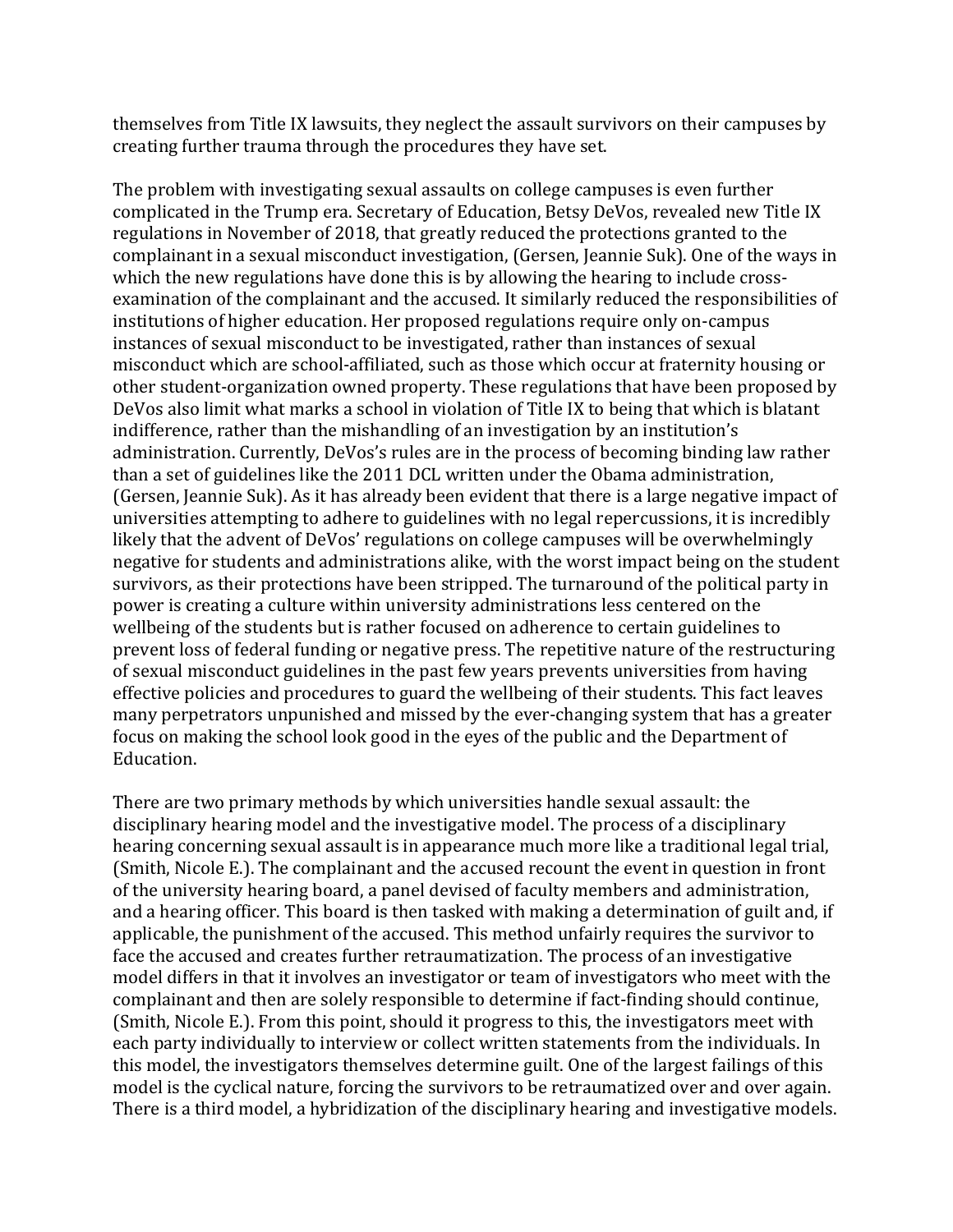This process consists of an outside investigator who conducts the fact-finding and generates a report that is then given to a university panel who then hears the testimonies of the accused and complainant and determines responsibility, (Smith, Nicole E.). This model manages to take the two worst pieces of the other models, forcing the survivor to face the accused and the cyclical retraumatization of the survivor, to create a model which is excessively long and tedious. Though each of the models above differs, they share two primary similarities: the retraumatization of the survivor and avoidance of accountability.

As stated in the Onion article, students are often forced to, "go into a room filled with a committee of middle-aged men whose primary concern is upholding the college's reputation and recount in explicit detail the circumstances of [their] rape at the hands of another student." The retraumatization of student victims is a well-known occurrence but what is lesser talked about is the humiliation and not retraumatization but first-hand traumatization which comes from a female student sitting in front of a panel of University faculty and administration, a demographic which is dominated by men. The sharing of intimate details of the violation of one's bodily autonomy to a group of individuals with no vested interest in your well being but with an extensive vested interest in the reputation of the university is single-handedly a traumatic experience in itself. It could be argued that these individuals on the panel are selected specifically to prioritize the student and not the university's reputation, but the lack of sexual assault reports at large universities shows otherwise. The University of Oklahoma has an enrollment of 28,527 according to the U.S. Department of Education Campus Safety and Security database, and according to OU a percentage of 51.3% female students. This results in around 14,635 women enrolled at OU, ("University Of Oklahoma Campus Safety and Security"). There were 37 reports of sexual assault of varying degrees in 2017. Some quick math says that if at least 20% of collegiate women are assaulted during their 4 years, which would be about 2,972 women, and 10% of those women will report their assault to the university, that should be at least 290 assaults reported in the past four years, (Hattersley-Gray, Robin). Even if you go back to 2015, the University still only reported a total of 44 incidents, ("University Of Oklahoma Campus Safety and Security."). To give a complete picture, the prorated number for four years based on the previous three years reports would be roughly 59 incidents reported. Alongside the statistical probability that 290 sexual assaults would be reported, this is shocking. Either the University of Oklahoma has outstanding students who always understand consent or the University isn't accurately handling and reporting the incidents that are being brought to its attention.

This phenomenon is not unique to the University of Oklahoma, however. An analysis of institutions that received federal aid conducted by the AAUW in 2018 shows that many institutions do not disclose any reported instances of sexual assault or sexual harassment, (Miller, Kevin). It is possible that this low number could be due to a lack of students reporting their assaults, but it is significantly more likely that this fact is due to a problem in the way universities are recording their reports of sexual assault or that universities are unwilling to be associated with these problems and do not disclose their reports because of this. Of the 11,000 colleges and universities investigated by the AAUW, 89% of them reported zero instances of sexual harassment or sexual assault in 2016, (Miller, Kevin). The Clery Act, signed in 1990, "requires colleges and universities that receive federal funding to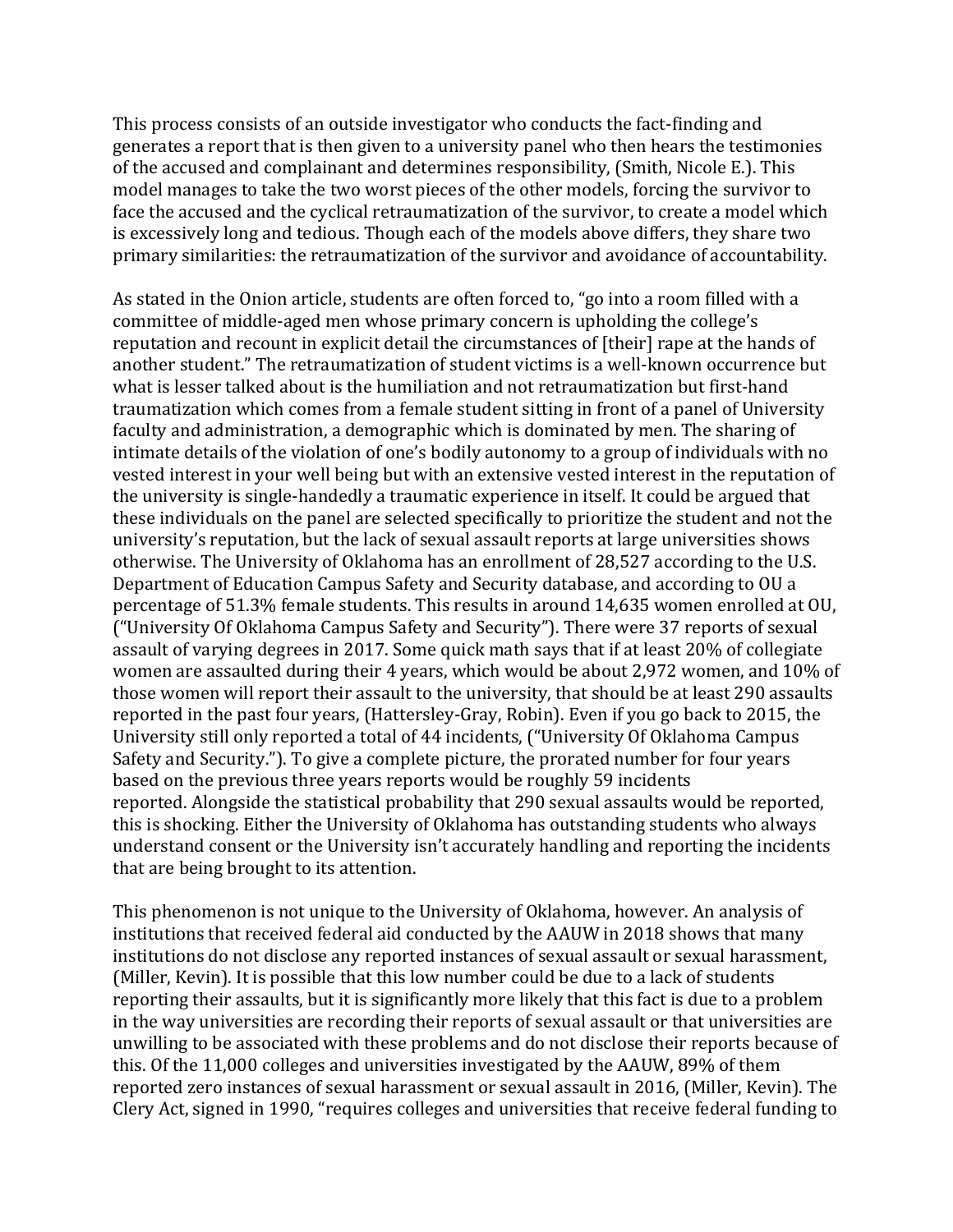disseminate a public annual security report (ASR) which must include statistics of campus crime for the preceding three calendar years, plus details about efforts taken to improve campus safety," ("Clery Center.") This includes sexual assault and sexual harassment incidents, among others. Yet, all too often colleges and universities are noncompliant to this law for fear of the damage potentially caused by the public knowledge of incidents on their campus. Universities such as the University of Oklahoma are vocal about their 'dedication' to preventing campus sexual assault by having bystander intervention training such as the "Step In Speak Out" program or the OU Advocate  $24/7$  crisis helpline. However, they are significantly quieter about their mandatory reporting resources like the Title IX office, which offers interim measures for students, like Mutual No Contact Orders. In order to obtain these interim measures, an official report must be made  $-$  a report with a legal obligation to be made public, which is why universities are less likely to make these resources as well known.

Universities have always gone to great lengths to protect their reputation from sexual misconduct incidents. Baylor University tour guides were instructed to remove student newspapers with the headline reading "Fifth Alleged Rape Reported," in early 2019 on the campus' 'Know Where You're Going Day," (Stuart, Cameron). This was incredibly misleading to the university's prospective students by hiding one of the largest problems facing their campus at the time. This event is one of the many examples of a University attempting to hide the prevalence of sexual assault on their campus, similar to the lack of reporting of incidents by higher education institutions, which effectively condones it. Florida A&M University demanded of the courts in a Title IX Noncompliance suit that the complainant reveal her name publicly or have the case thrown out, (Hartocollis, Anemona). Dartmouth University did the same in a suit filed against the University by nine women. Administrations are increasingly going to further lengths to protect their reputations, even using intimidation tactics against sexual assault survivors to get these cases dropped. Publicly naming these women subjects them to further retraumatization and harassment both online and face to face. These institutions are capitalizing on the retraumatization of the women involved in these cases, by threatening their anonymity to attempt to get the cases dropped, to prevent their reputations from being further damaged. This is what occurs on smaller levels throughout the cyclical process of reporting an assault, as the universities are retraumatizing women, which discourages the report of assaults on campus. As these administrations continue to hold their own reputations in higher regard than the safety of their campuses and their students, they are condoning and protecting the rapists which terrorize collegiate women. This leads to an incredibly hostile environment for women on college campuses as they are subjected to unfair treatment from the perpetrator of the assault as well as the administration.

The educational trajectory of female student survivors on college campuses is unsurprisingly a negative one. These traumatic experiences leave indelible marks on the women who have them and it is evident even in their transcripts. A distinct pattern in student survivors is that they tend to reinvent themselves post-assault  $-$  many women choose fields that are female-dominated or offer space to discuss sexuality such as women, gender and sexuality studies; nursing; public health; and English literature. These women become distrusting of the university as a whole and become disenfranchised from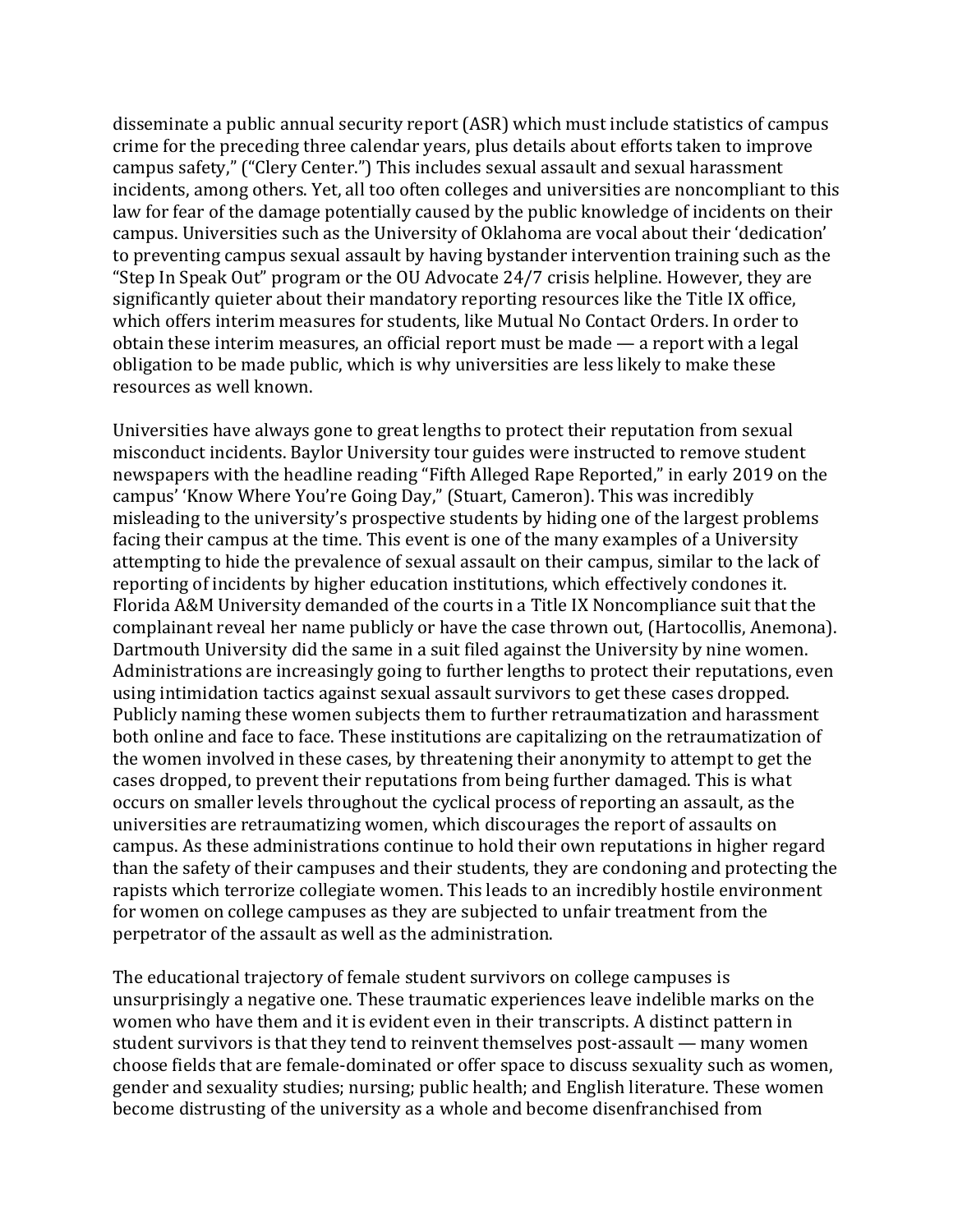university life, (Raymond, Claire, and Sarah Corse). Whereas, as noted in the satirical take of The Onion article, these women are plagued by the prominent reality, "of continually seeing her rapist go about his regular life on campus for her remaining years in college." This common occurrence leads to the feeling of disenfranchisement often shared by student survivors as they watch the person who assaulted them go about their daily lives, mostly unaffected by events that have forever changed the lives of their victims. It is important to note that the majority of sexual assaults occur during the victim's first two semesters of college, so this trauma impacts the rest of their college careers and the subsequent career path taken by the student. Meaning that the sexual misconduct policies held by universities have implications on society well beyond just the college campus, as it affects the path of women well past their college years.

In an interview-based study conducted in 2018 which followed student survivors throughout their college career, of the 20 participants in the study, only two remained in a male-dominated field of study, such as engineering, (Raymond, Claire, and Sarah Corse). In short, this study shows that women who are sexually assaulted tend to move out of traditionally male-dominated fields to ones more traditionally dominated by women. It does not take any large stretch of the imagination to come to the conclusion that a large piece of the gender gap in STEM fields is related to the large proportion of collegiate women who are sexually assaulted. As these women are distrusting of universities and university men and 66% of full-time professors are male, these women are already at a disadvantage, (NCES). This in combination with the fact that women who are sexually assaulted turn from male-dominated fields leads to significantly lower percentages of women in these fields. Whereas, men who perpetrate sexual assault are unlikely to receive punishment, meaning that they are likely to remain in their current field of study with no repercussions or feelings of disenfranchisement from the university in which they study. This lends itself to perpetuating the current gender gap in these studies, resulting in the cycle of women turning from these fields as they remain male-dominated. Collegiate women remain feeling disenfranchised from the university community because the university continues to protect the men who have violated them. In essence, the policies held by universities perpetuate gender inequality in career fields.

The world of academia has yet to acknowledge that though many advancements may have been made throughout the years, the college campus is still very much so a boy's club. The lack of adequate policies addressing sexual misconduct proves this. Despite every claim to the contrary, universities perpetuate inequality by not addressing instances of sexual misconduct properly. Universities have time and time again proven their allegiance to their federal funding and reputation over the wellbeing and safety of their female students. These institutions also prescribe to retraumatizing methods of investigating sexual misconduct that still rarely work in favor of the women they claim to be protecting. The regulations and guidelines put in place by various administrations have led to institutions focusing more closely on adherence for fear of losing federal funding and negative publicity than protecting their students, leaving perpetrators of sexual misconduct unpunished. The Onion article satirizes the process of reporting under Title IX, making a distinct commentary as to how unfair it is to women and the ways in which the universities attempt to dismiss their claims. As shown in The Onion article, universities capitalize on the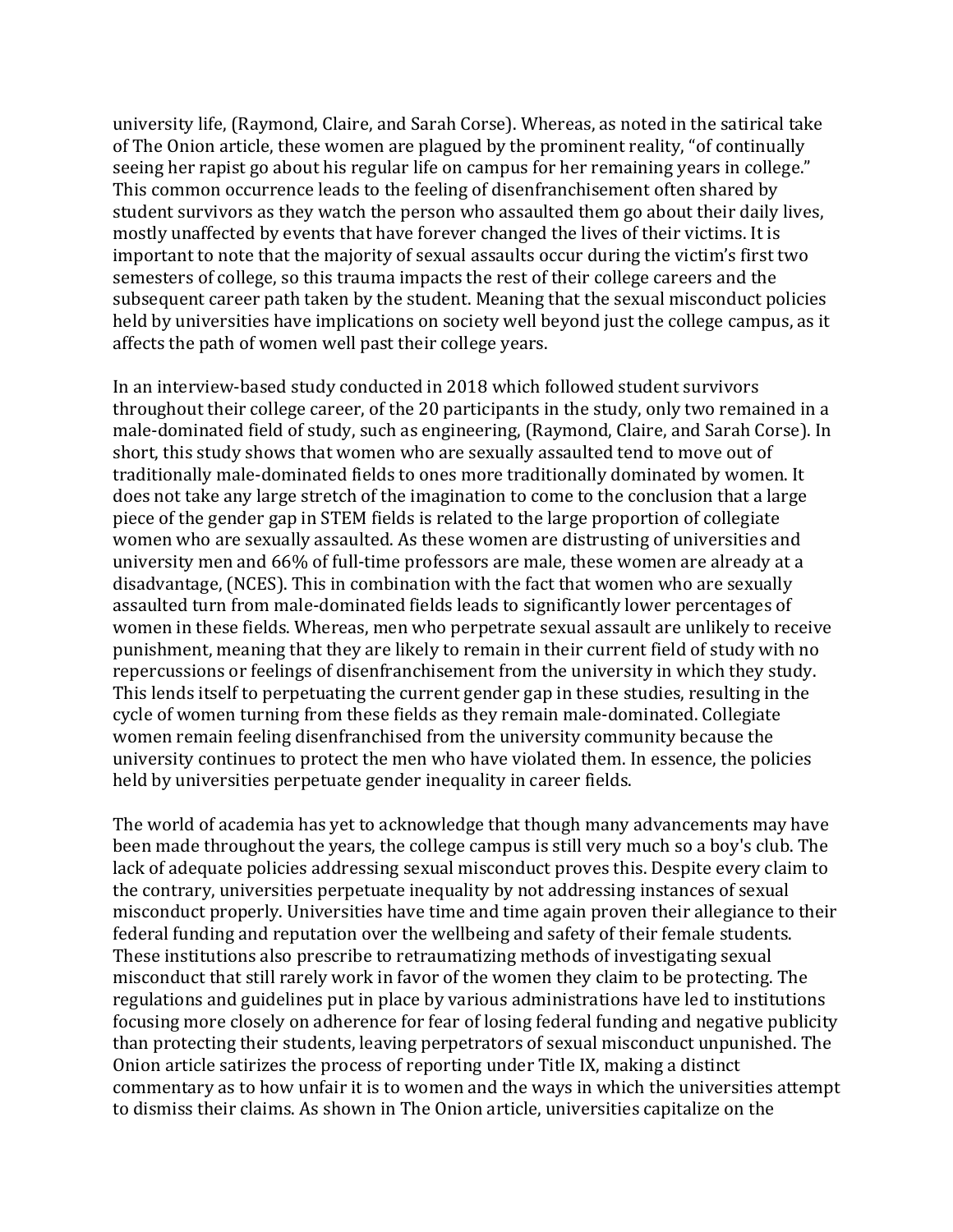retraumatization of students to prevent their reports and try to hide them in order to preserve the reputation of their institution and maintain their funding both privately and federally.

In my own experience, the Title IX process was an excruciatingly lengthy and traumatic experience. I have been in the Title IX office seven times in the span of a little over a month. I have been asked to recount the details of my assault no less than three times. I wrote a statement 3500 words long. All that has come out of that is a Mutual No Contact Order, feeling as if the Title IX office has pressed pause on my life, and the knowledge that the person who assaulted me has no consequences and is living his life as if nothing has changed. But that isn't the worst part. The worst part is that I was assaulted twice by the same person, occurring three weeks apart. However, I didn't know that a Mutual No Contact Order existed. None of my friends did either. I wanted to get away from the person who assaulted me but I didn't know how to make him stay away. It wasn't until after the second assault and I had called OU advocates and had a meeting with them that I ever even heard the words 'Mutual No Contact Order.' If I had known, I would've gotten one, I got the one I have now in less than a week. If the University had made its resources offered through the Title IX office known, the second assault never would have happened. The second assault which led to me being diagnosed with PTSD. Let me reiterate that, *if the* University had made its resources offered through the Title IX office known, the second assault *never* would have happened. But the University didn't make those resources well known, because I had to go through Title IX to get a Mutual No Contact Order. And because I went through Title IX, a mandatory reporting office, they became legally obligated to report my assault to the Department of Education under the Clery Act. The University did not make their resources well known so that they would be less utilized so that fewer assaults would be reported at OU, which led to me being assaulted twice by the same person because I couldn't get him to leave me alone without university intervention. This is unacceptable.

Universities protect rapists to protect their own reputations. Universities actively participate in the perpetuation of inequality and disenfranchisement of women in academia. Universities retraumatize their own students, hide the truth from their prospective students, and misreport what is happening on their own campuses for the university's gain. Universities protect rapists. And that must change.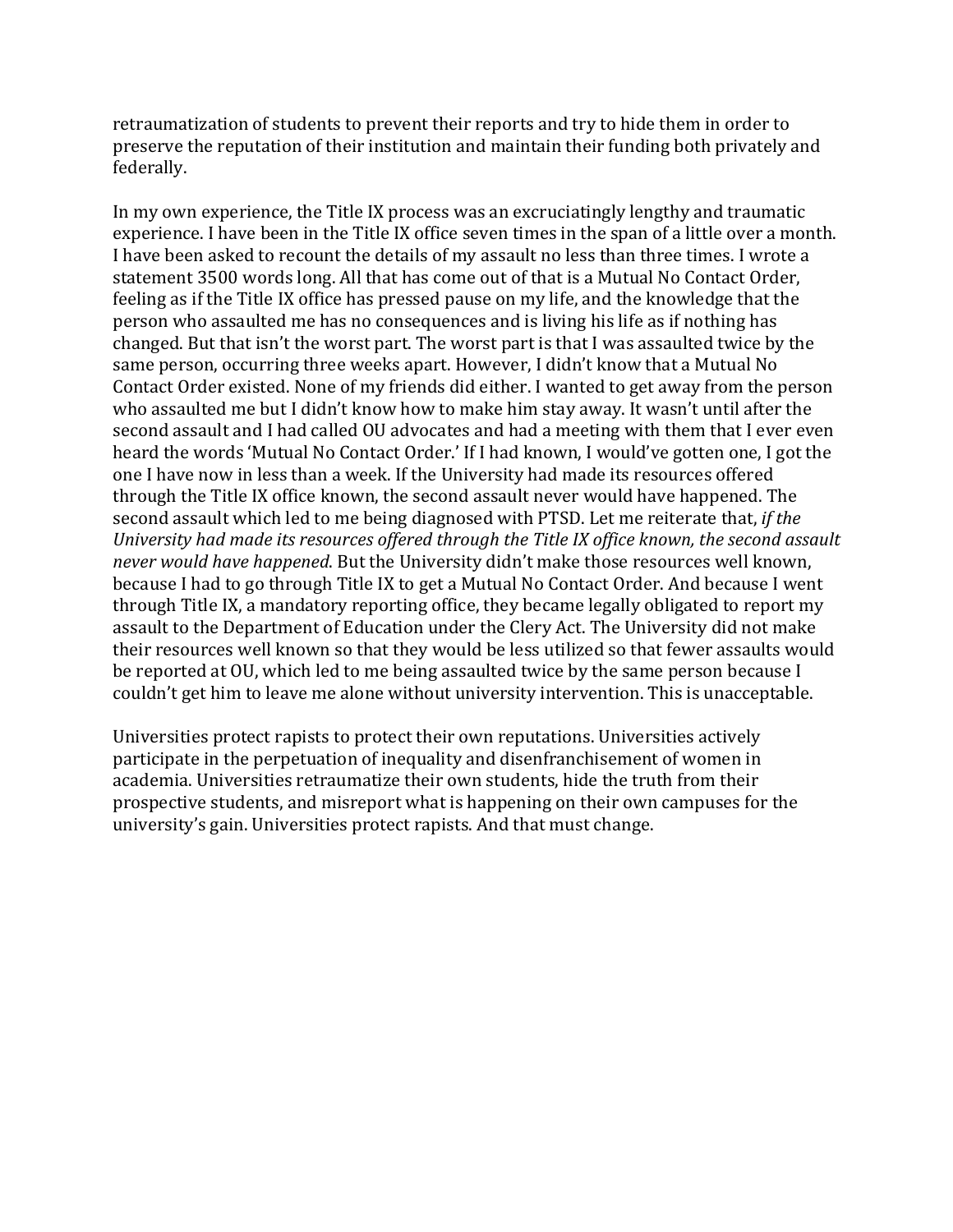## Bibliography

- Gersen, Jeannie Suk. "Assessing Betsy DeVos's Proposed Rules on Title IX and Sexual Assault." The *New Yorker*, The New Yorker, 2 Feb. 2019, www.newyorker.com/news/ourcolumnists/assessing-betsy-devos-proposed-rules-on-title-ix-and-sexual-assault.
- Hartocollis, Anemona. "Colleges Challenge a Common Protection in Sexual Assault Lawsuits: Anonymity." The New York Times, The New York Times, 29 May 2019, www.nytimes.com/2019/05/29/us/college-sexual-assaultanonymous.html?action=click&module=News&pgtype=Homepage.
- Hattersley-Gray, Robin. "The Sexual Assault Statistics Everyone Should Know." *Campus Safety Magazine*, Campus Safety, 5 Mar. 2019, www.campussafetymagazine.com/safety/sexualassault-statistics-and-myths/.
- León, Concepción De. "You Know Emily Doe's Story. Now Learn Her Name." The New York Times, The New York Times, 4 Sept. 2019, www.nytimes.com/2019/09/04/books/chanel-millerbrock-turner-assault-stanford.html.
- Miller, Kevin. "Schools Are Still Underreporting Sexual Harassment and Assault." *AAUW*, 2 Nov. 2018, www.aauw.org/article/schools-still-underreporting-sexual-harassment-andassault/.
- Raymond, Claire, and Sarah Corse. "A Distorting Mirror: Educational Trajectory After College Sexual Assault." Feminist Studies, vol. 44, no. 2, 2018, p. 464., doi:10.15767/feministstudies.44.2.0464.
- Smith, Nicole E. "THE OLD COLLEGE TRIAL: EVALUATING THE INVESTIGATIVE MODEL FOR ADJUDICATING CLAIMS OF SEXUAL MISCONDUCT." *Columbia Law Review*, vol. 117, no. 4, 2017, pp. 953-989. *JSTOR*, www.jstor.org/stable/44211505.
- Stuart, Cameron. "Baylor Admits Tour Guides Removed Newspapers." The Baylor Lariat, 28 Feb. 2019, baylorlariat.com/2019/02/28/bu-admits-tour-guides-removed-newspapers/.
- The Onion. "College Rape Victim Pretty Thrilled She Gets To Recount Assault To Faculty Committee." The Onion, The Onion, 18 Oct. 2017, www.theonion.com/college-rape-victimpretty-thrilled-she-gets-to-recount-1819576529.
- Triplett, Matthew R. "SEXUAL ASSAULT ON COLLEGE CAMPUSES: SEEKING THE APPROPRIATE BALANCE BETWEEN DUE PROCESS AND VICTIM PROTECTION." Duke Law Journal, vol. 62, no. 2, 2012, pp. 487–527. *JSTOR*, www.jstor.org/stable/23364856.
- "Clery Center." *Clery Center*, clerycenter.org/policy-resources/the-clery-act/.
- "Court Statement of Stanford Rape Victim." *The New York Times*, The New York Times, 8 June 2016, www.nytimes.com/interactive/2016/06/08/us/stanford-rape-victimstatement.html.